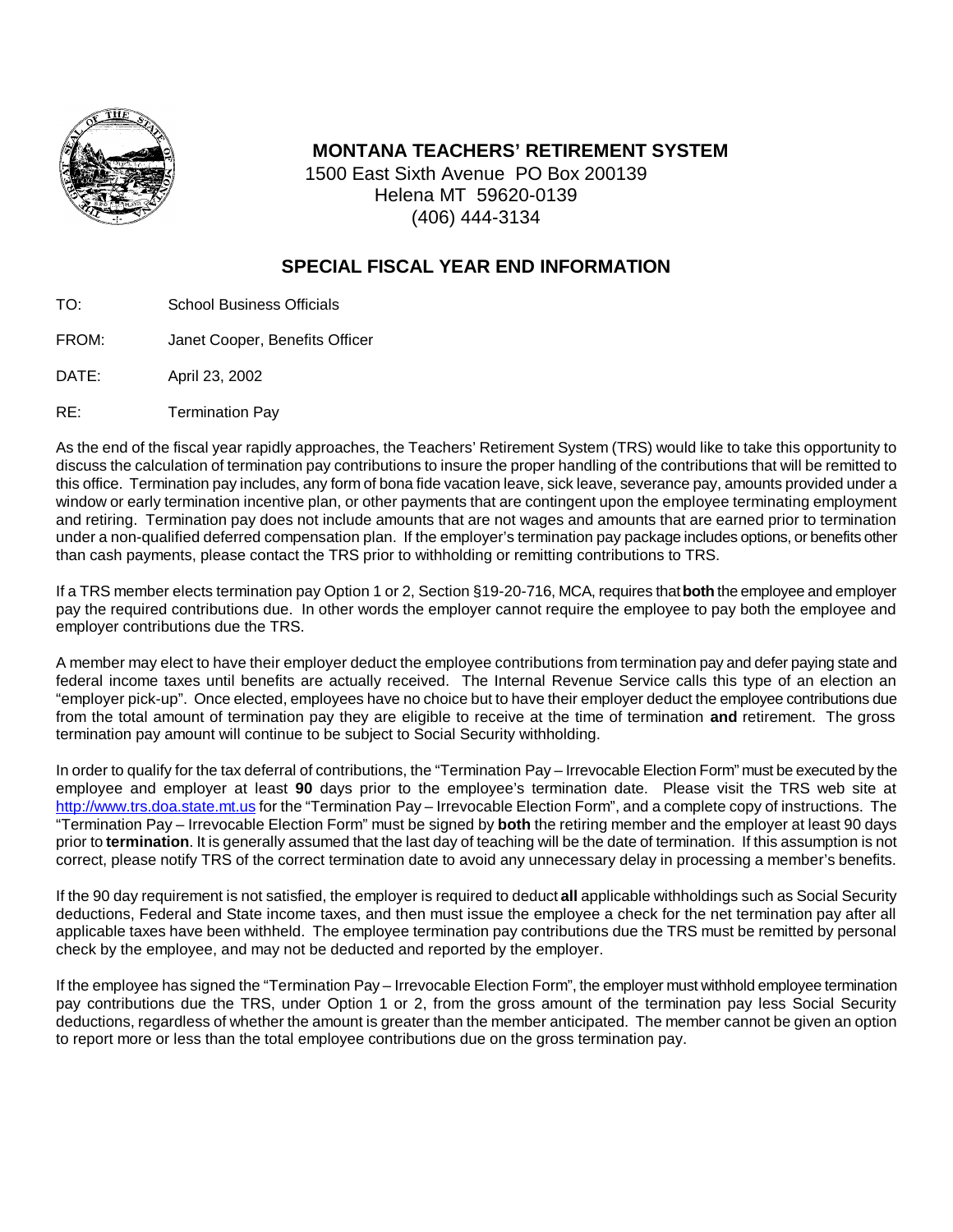## Page 2

### Termination Pay Contributions Cost Calculation

To be included in the calculation of benefits, termination pay **must** be paid at the time of **termination and retirement**. If termination pay is paid to the retiring TRS member within 60 days of termination, it will be considered paid at the time of termination. Employers are responsible for correctly reporting termination pay to the TRS, withholding employee contributions if the "Termination Pay – Irrevocable Election Form" is in place, and reporting the correct amount on the member's Form W-2. If the employer is withholding the employee's termination pay contributions as tax-deferred, **both** the employee and employer contributions due the TRS must be remitted with the employer's regular monthly billing report.

The following is an example of Part III of the Termination Pay Form properly completed, with the assumption that the member and the employer have signed the "Termination Pay – Irrevocable Election Form" 90 days prior to the member's date of termination, and the member elected Termination Pay Option 1.

| <b>CALCULATION OF CONTRIBUTIONS DUE ON TERMINATION PAY:</b><br>III.                                             |                                                                        |                                     |  |  |
|-----------------------------------------------------------------------------------------------------------------|------------------------------------------------------------------------|-------------------------------------|--|--|
| <b>OPTION 1</b>                                                                                                 | Member's Age at Retirement __49_                                       |                                     |  |  |
| <b>EMPLOYEE CONTRIBUTIONS</b><br>(A)                                                                            | (NOTE: See "Special Instructions" on reverse side)                     |                                     |  |  |
| \$<br>5,000.00<br><b>Termination Pay</b>                                                                        | X<br>X<br>28.00<br>3.74<br>%<br>See Table<br><b>Creditable Service</b> | 5,236.00<br>Contribution Due        |  |  |
| _4,600.00<br>Amount of Employee Contributions Due To Be Remitted by Employer As Tax-Deferred                    |                                                                        |                                     |  |  |
| 636.00<br>Amount of Employee Contributions Due To Be Remitted by Employee As Taxed (Personal Payment)           |                                                                        |                                     |  |  |
| <b>EMPLOYER CONTRIBUTIONS</b><br>(B)                                                                            |                                                                        |                                     |  |  |
| \$<br>5,000.00<br><b>Termination Pay</b>                                                                        | X.<br>% X<br>28.00<br>3.96<br>See Table<br>Creditable Service          | 5,544.00<br><b>Contribution Due</b> |  |  |
| OPTION 2                                                                                                        |                                                                        |                                     |  |  |
| EMPLOYEE CONTRIBUTION RATE<br>(A)                                                                               | 7.150%<br>X \$                                                         | $=$                                 |  |  |
| EMPLOYER CONTRIBUTION RATE<br>(B)                                                                               | $X \S$<br>7.470%                                                       | $=$                                 |  |  |
| the contract of the contract of the contract of the contract of the contract of the contract of the contract of |                                                                        |                                     |  |  |

The employee and employer contributions due on termination pay must be remitted by the 15th of the month following termination. The completed termination pay form must accompany the monthly report with which you submit the employee and employer contributions due. If the contributions due are not submitted in a timely manner, additional interest will be due.

The following example provides a breakdown of the termination pay relative to an estimated Social Security deduction and the proper remittance of the contributions to the TRS. Please note: the employer is responsible for determining and withholding the proper Social Security deductions.

#### **TERMINATION PAY DISTRIBUTION**

| Gross Amount of Termination Pay<br><b>Estimated Social Security deductions</b><br>Net Amount of Termination Pay | \$5,000.00<br>400.00<br>\$4,600.00        | (Maximum That Can Be Tax-Deferred) |
|-----------------------------------------------------------------------------------------------------------------|-------------------------------------------|------------------------------------|
| <b>Employee Contributions Due TRS</b><br><b>Tax-Deferred Amount</b><br>Employee's Out of Pocket Expense         | \$5,236.00<br>$-$ \$4,600.00<br>\$ 636.00 | (Personal Check - Payable to TRS)  |

Remember, a member electing **not** to have employee contributions remitted on termination pay with tax-deferred dollars, or a member that does **not** execute the "Termination Pay – Irrevocable Election Form", may still select termination pay Option 1 or 2. However, Section 415(c) of the IRC limits the amount of contributions that a member may make to a defined benefits plan with